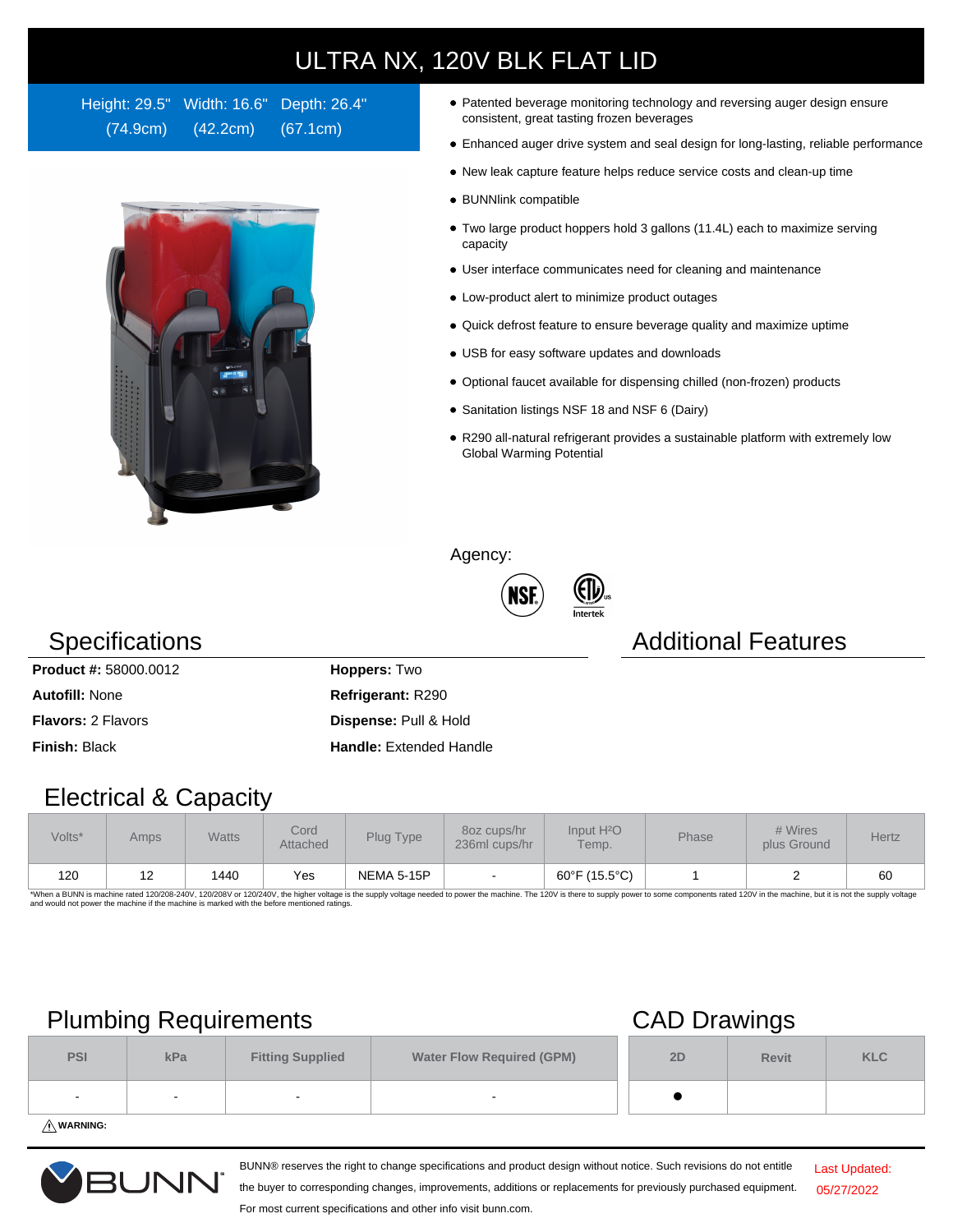







| Unit          |          |          |            | <b>Shipping</b> |          |          |             |                        |
|---------------|----------|----------|------------|-----------------|----------|----------|-------------|------------------------|
|               | Height   | Width    | Depth      | Height          | Width    | Depth    | Weight      | <b>Volume</b>          |
| English       | 29.5 in. | 16.6 in. | $26.4$ in. | 43.9 in.        | 20.5 in. | 25.9 in. | 110,000 lbs | 13.468 ft <sup>3</sup> |
| <b>Metric</b> | 74.9 cm  | 42.2 cm  | 67.1 cm    | 111.4 cm        | 52.1 cm  | 65.7 cm  | 49.896 kgs  | $0.381 \text{ m}^3$    |



BUNN® reserves the right to change specifications and product design without notice. Such revisions do not entitle the buyer to corresponding changes, improvements, additions or replacements for previously purchased equipment. For most current specifications and other info visit bunn.com. Last Updated: 05/27/2022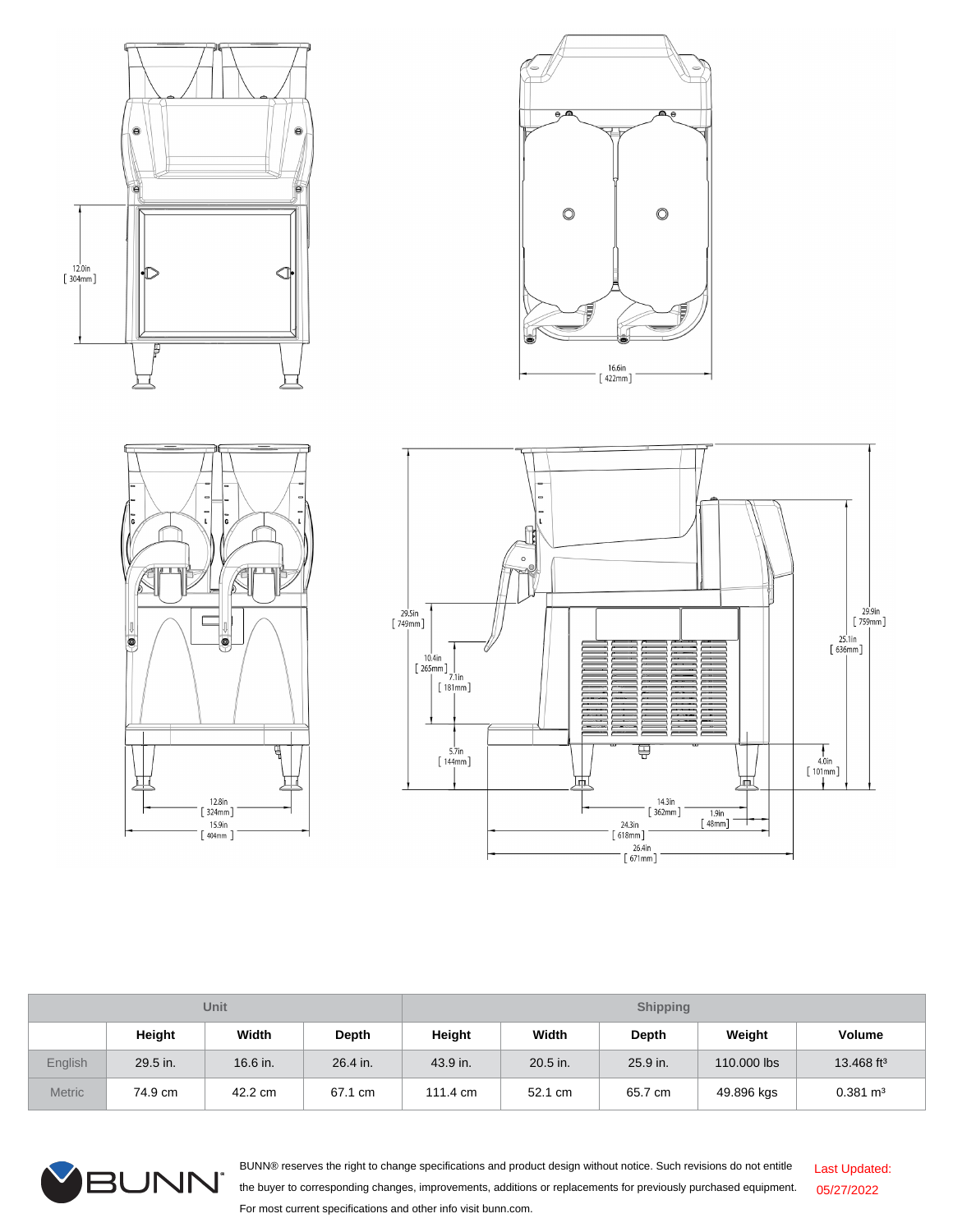Related Products & Accessories: ULTRA NX, 120V BLK FLAT LID(58000.0012)